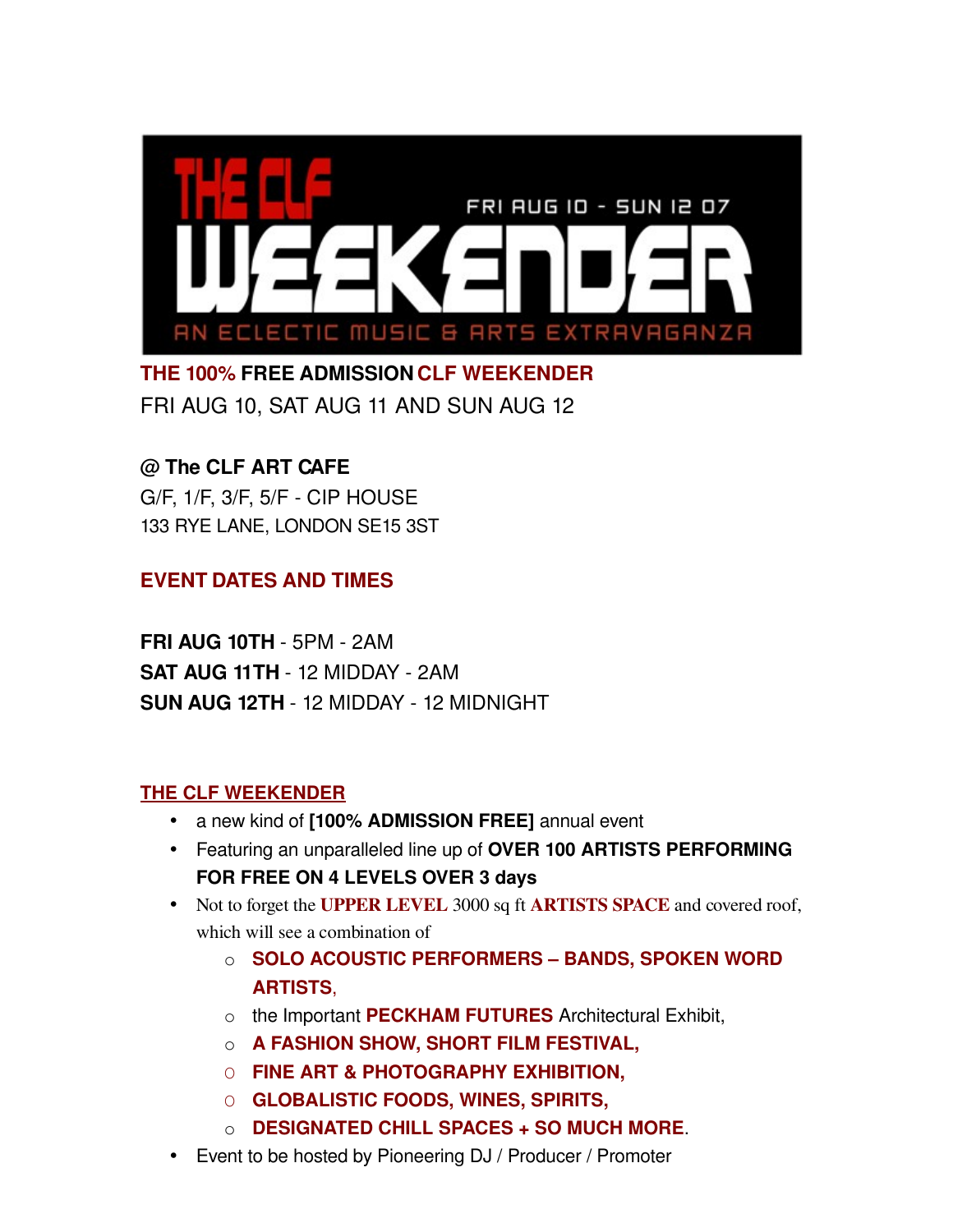**[JAZZHEADCHRONIC](http://www.myspace.com/jazzheadchronic) MICKEY SMITH** [Man behind likes of Clash & Armaghetto + DJ Krush Vs DJ Shadow in HK 94] and CLF / Music Partner, the Legendary Drummer / Producer / Arranger **MARQUE [GILMORE](http://www.mannafest.net/2001a/music_drum.html) the [innamost](http://www.mannafest.net/2001a/music_drum.html)** [DRUM FM, Katia Labeque, Weather Reports Joe Zawinul, Nitin Sawhney, Guy Called Gerald] with Live and DJ performances from:

The Godfather of Asian Breakbeat, **[STATE OF BENGAL](http://www.stateofbengal.com/)**, Progressive Heavy Weight Live, Drum, Bass, Breaks n' AV Heads **[VISIONARY](http://www.visionaryunderground.com/html/vu_intro.html) [UNDERGROUND](http://www.visionaryunderground.com/html/vu_intro.html)** Featuring **[DR DAS](http://www.myspace.com/drdas) [\[ASIAN DUB FOUNDATION\]](http://www.asiandubfoundation.com/adf_home_fs.htm)**, celebrated Vocal Afrotecht – The Irrepressible [WUNMI](http://www.wunmi.com/), Legendary 23<sup>rd</sup> Century Sax Scientist **STEVE WILLIAMSON**, Influential Broken Beat Junkie **[DAZ I KUE](http://www.myspace.com/dazikue) [\[BUGZ IN THE ATTIC\]](http://www.bugzintheattic.co.uk/intro.php)**, leading Globalsistic Soul Authority **[RUSS](http://www.myspace.com/russjones1) [JONES](http://www.myspace.com/russjones1) [\[FUTURE WORLD FUNK\]](http://www.futureworldfunk.com/)**, leading Asian Breakbeat Collective **[NASHA](http://www.nasha.co.uk/)**, Progressive Producer / DJ **[TONY NWACHUKU](http://www.burntprogress.com/) [\[ATTICA BLUES\]](http://www.consultthis.co.uk/AtticaBlues.htm)**, the Ancient to Future Pioneering Live Fusion Project **[DRUM FM](http://www.drumfm.com/home.html)**, **[JAZZHEADCHRONIC](http://www.myspace.com/jazzheadchronic) & [MARQUE GILMORES](http://www.myspace.com/marquegilmore)**Eclectic Live Improvisational Fusion Project **[THE CULTURE CHRONICS](http://vids.myspace.com/index.cfm?fuseaction=vids.individual&videoid=594270937)**, Live Broken Soul Head **[TREVOR GOODCHILDE](http://www.myspace.com/sugercainotis) & [MAHON](http://www.myspace.com/mahonmakemusic)** [AFRO LATINO CLASH] **[JAMOJAMOARTS](http://www.jamojamoarts.com/) VS** Sambamaniacs **[RHYTHMS OF RESISTANCE](http://www.rhythmsofresistance.co.uk/)**, Premier of a new Live Afrocentric project by **[ERIC](http://www.bbc.co.uk/radio3/worldmusic/a4wm2006/jury.shtml) [SOUL](http://www.myspace.com/afrogroov_ericsoul)**, Explorations in East European Musiocology **[PRINCES AMONGST MEN](http://www.myspace.com/princesamongstmen2007)**, Afro High Lifers **[YAABA FUNK](http://www.myspace.com/yaabafunk)** + scores more Bands / Spoken Word Artists and DJs including **ZINGARO & THE TEMPEST**, Abstract Jazzsters **[CAST OF](http://www.myspace.com/fmumlaut) [TWELVE](http://www.myspace.com/fmumlaut)**, rising Live bass head warriors **[CHEMICAL DUB THEORY](http://www.myspace.com/chemicaldubtheorymusic)**, **[ASHOK](http://www.myspace.com/ashokmusic)**, Globalistic DJ **MR HOVIS**, Spoken Word Collective **THE RUB**, Soulstress **[MISHA SUTHERLAND](http://www.myspace.com/mishasutherland)**, bad ass DJ **[FM UMLAUT](http://www.myspace.com/fmumlaut)** + MORE **CUTTING EDGE ACTS & GUESTS** T.B.A.